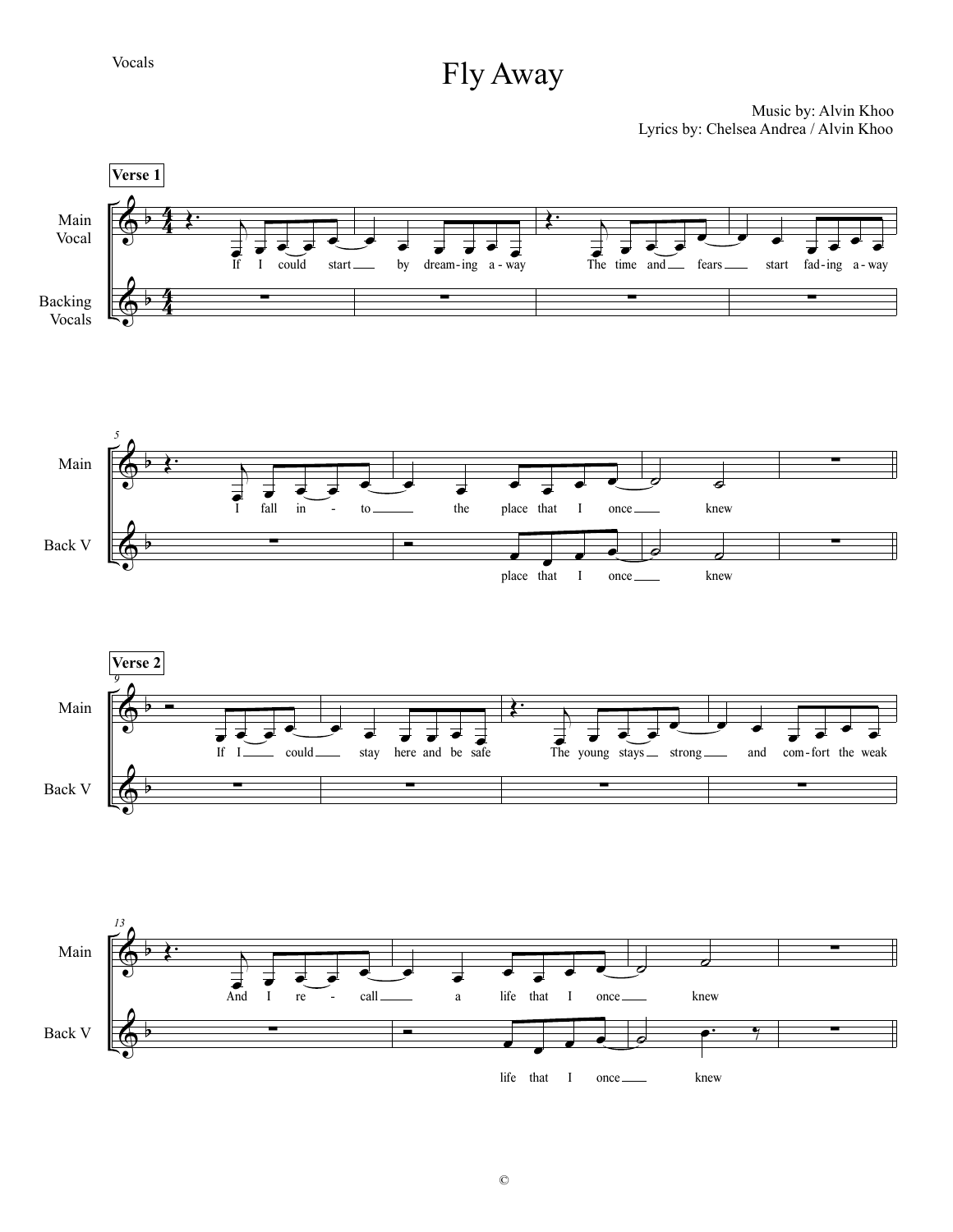Fly Away

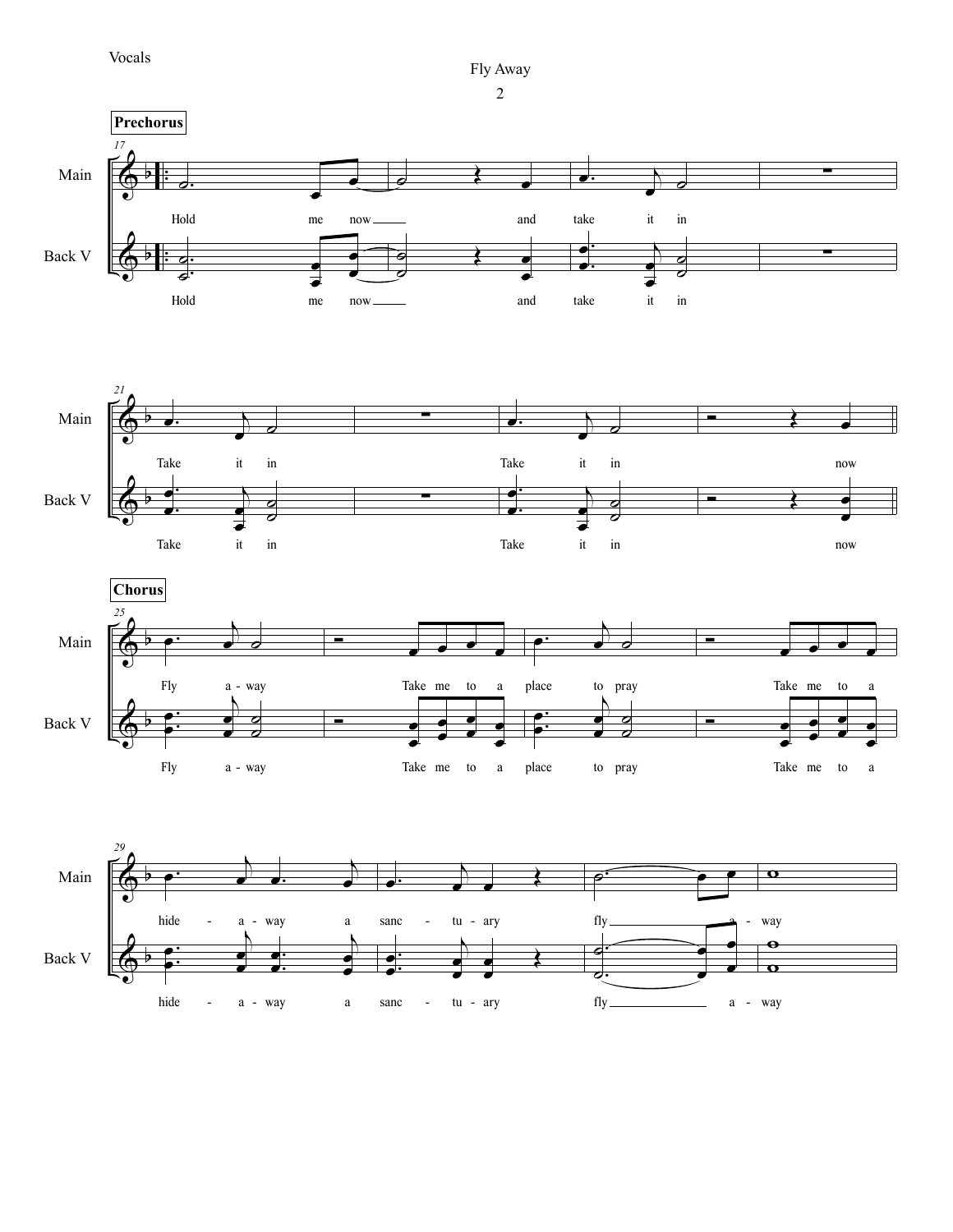Vocals

Fly Away